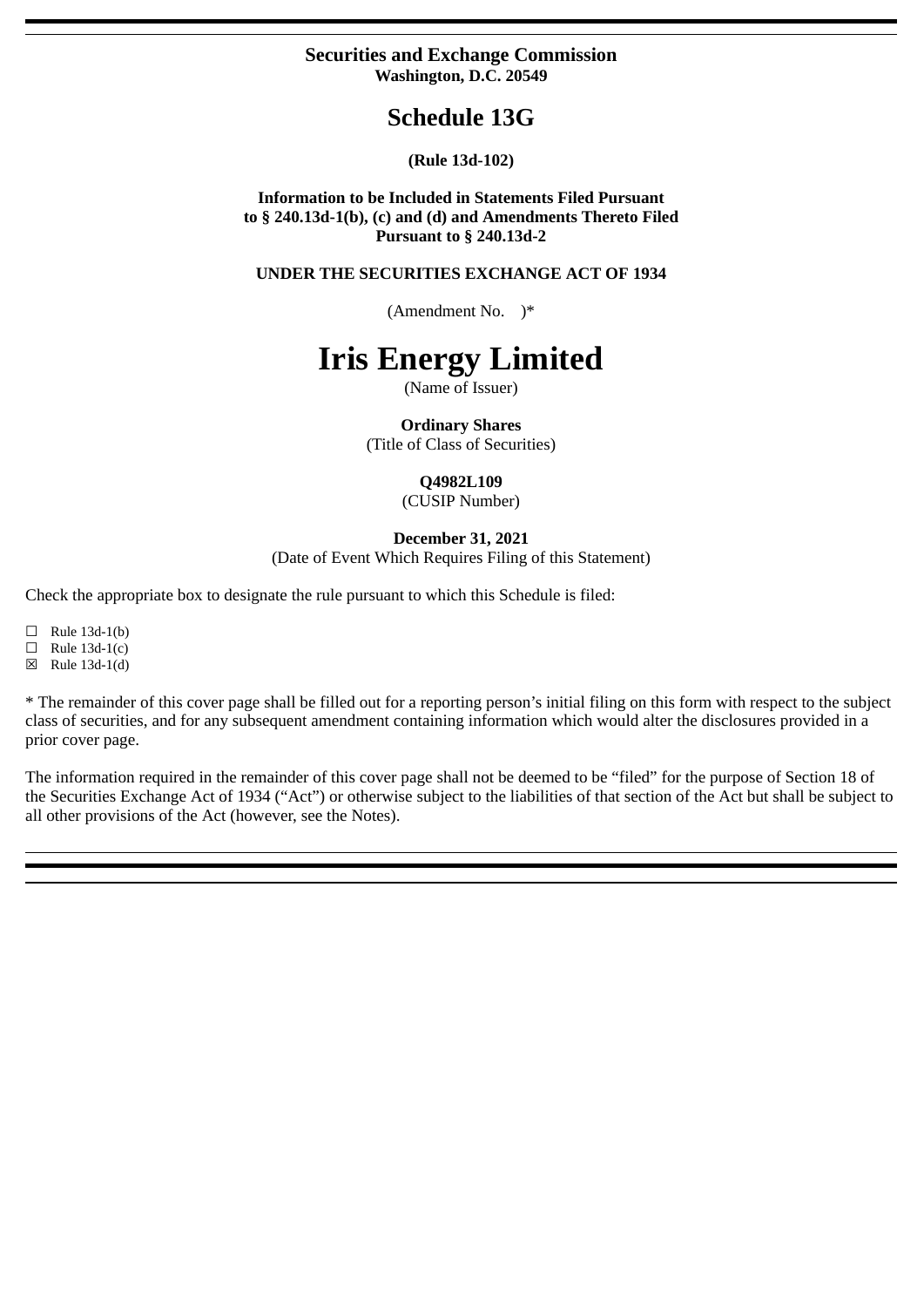| 109<br>.)4982I<br>71 דר<br>'NO.<br>ധാഥ<br>. .<br>$\mathbf{1}$ | .chadula<br>$\cdot$ | Page |
|---------------------------------------------------------------|---------------------|------|

|                                             | <b>NAMES OF REPORTING PERSONS</b>                                                   |                             |                                                              |  |  |  |
|---------------------------------------------|-------------------------------------------------------------------------------------|-----------------------------|--------------------------------------------------------------|--|--|--|
| $\mathbf{1}$                                |                                                                                     | The Awassi Capital Trust #1 |                                                              |  |  |  |
|                                             |                                                                                     |                             | <b>CHECK THE APPROPRIATE BOX IF A MEMBER OF A GROUP</b>      |  |  |  |
| $\overline{2}$                              | (a)                                                                                 |                             |                                                              |  |  |  |
|                                             | (b)                                                                                 |                             |                                                              |  |  |  |
|                                             |                                                                                     | <b>SEC USE ONLY</b>         |                                                              |  |  |  |
| 3                                           |                                                                                     |                             |                                                              |  |  |  |
|                                             |                                                                                     |                             |                                                              |  |  |  |
| $\overline{\mathbf{4}}$                     |                                                                                     |                             | <b>CITIZENSHIP OR PLACE OF ORGANIZATION</b>                  |  |  |  |
|                                             | <b>Australia</b>                                                                    |                             |                                                              |  |  |  |
|                                             |                                                                                     |                             | <b>SOLE VOTING POWER</b>                                     |  |  |  |
|                                             |                                                                                     | 5                           | $\bf{0}$                                                     |  |  |  |
|                                             |                                                                                     |                             |                                                              |  |  |  |
| <b>NUMBER OF SHARES</b>                     |                                                                                     |                             | <b>SHARED VOTING POWER</b>                                   |  |  |  |
| <b>BENEFICIALLY</b><br><b>OWNED BY EACH</b> |                                                                                     | 6                           | 6,000,000                                                    |  |  |  |
| <b>REPORTING PERSON</b>                     |                                                                                     |                             | <b>SOLE DISPOSITIVE POWER</b>                                |  |  |  |
| <b>WITH</b>                                 |                                                                                     | 7                           | 0                                                            |  |  |  |
|                                             |                                                                                     |                             | <b>SHARED DISPOSITIVE POWER</b>                              |  |  |  |
|                                             |                                                                                     | 8                           | 6,000,000                                                    |  |  |  |
|                                             |                                                                                     |                             | AGGREGATE AMOUNT BENEFICIALLY OWNED BY EACH REPORTING PERSON |  |  |  |
| 9                                           |                                                                                     |                             |                                                              |  |  |  |
| 6,000,000                                   |                                                                                     |                             |                                                              |  |  |  |
|                                             | CHECK IF THE AGGREGATE AMOUNT IN ROW (9) EXCLUDES CERTAIN SHARES (SEE INSTRUCTIONS) |                             |                                                              |  |  |  |
| 10                                          | <b>Not Applicable</b>                                                               |                             |                                                              |  |  |  |
|                                             | PERCENT OF CLASS REPRESENTED BY AMOUNT IN ROW (9)                                   |                             |                                                              |  |  |  |
| 11                                          |                                                                                     |                             |                                                              |  |  |  |
|                                             | 10.7%                                                                               |                             |                                                              |  |  |  |
| 12                                          |                                                                                     |                             | TYPE OF REPORTING PERSON (SEE INSTRUCTIONS)                  |  |  |  |
|                                             | 00                                                                                  |                             |                                                              |  |  |  |
|                                             |                                                                                     |                             |                                                              |  |  |  |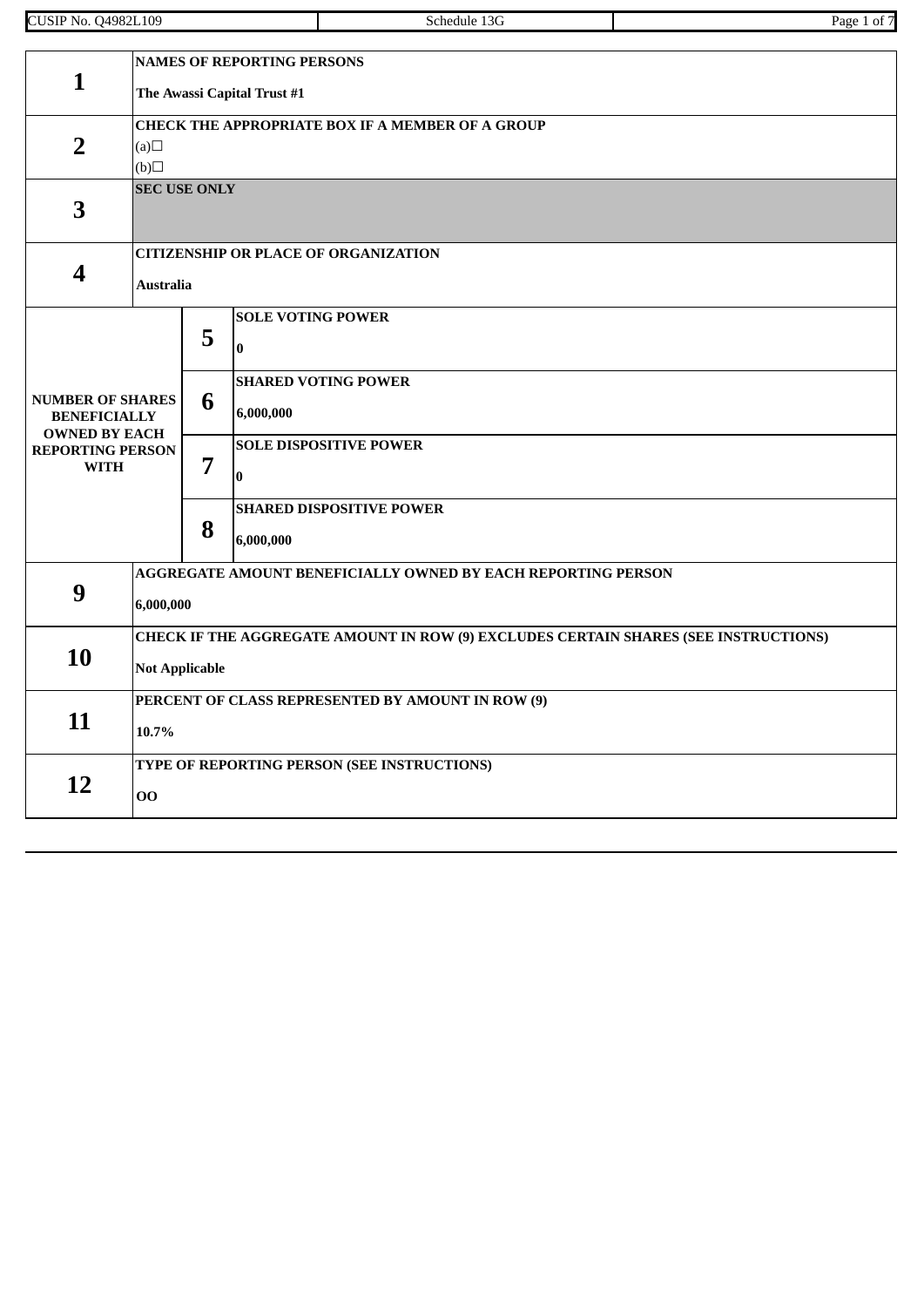| .109<br>$1498$ <sup>27</sup><br>CUSIP<br>N <sub>0</sub> . | <b>Chedule</b><br>۰л.<br>$\begin{array}{cccccccccccccc} \multicolumn{4}{c}{} & \multicolumn{4}{c}{} & \multicolumn{4}{c}{} & \multicolumn{4}{c}{} & \multicolumn{4}{c}{} & \multicolumn{4}{c}{} & \multicolumn{4}{c}{} & \multicolumn{4}{c}{} & \multicolumn{4}{c}{} & \multicolumn{4}{c}{} & \multicolumn{4}{c}{} & \multicolumn{4}{c}{} & \multicolumn{4}{c}{} & \multicolumn{4}{c}{} & \multicolumn{4}{c}{} & \multicolumn{4}{c}{} & \multicolumn{4}{c}{} & \multicolumn{4}{c}{} & \multicolumn{4}{c}{} & \$ | Page<br>OТ<br>$\sim$<br>. . |
|-----------------------------------------------------------|-----------------------------------------------------------------------------------------------------------------------------------------------------------------------------------------------------------------------------------------------------------------------------------------------------------------------------------------------------------------------------------------------------------------------------------------------------------------------------------------------------------------|-----------------------------|
|                                                           |                                                                                                                                                                                                                                                                                                                                                                                                                                                                                                                 |                             |

|                                                                                                                  | <b>NAMES OF REPORTING PERSONS</b>                                                                            |                                                         |                                                              |  |  |  |
|------------------------------------------------------------------------------------------------------------------|--------------------------------------------------------------------------------------------------------------|---------------------------------------------------------|--------------------------------------------------------------|--|--|--|
| $\mathbf{1}$                                                                                                     |                                                                                                              | Awassi Capital Holdings 1 Pty Ltd (ACN 629 820 499)     |                                                              |  |  |  |
| $\overline{2}$                                                                                                   | (a)<br>(b)                                                                                                   | <b>CHECK THE APPROPRIATE BOX IF A MEMBER OF A GROUP</b> |                                                              |  |  |  |
| $\overline{3}$                                                                                                   | <b>SEC USE ONLY</b>                                                                                          |                                                         |                                                              |  |  |  |
| $\overline{\mathbf{4}}$                                                                                          | <b>Australia</b>                                                                                             |                                                         | <b>CITIZENSHIP OR PLACE OF ORGANIZATION</b>                  |  |  |  |
|                                                                                                                  |                                                                                                              | 5                                                       | <b>SOLE VOTING POWER</b><br>$\bf{0}$                         |  |  |  |
| <b>NUMBER OF SHARES</b><br><b>BENEFICIALLY</b><br><b>OWNED BY EACH</b><br><b>REPORTING PERSON</b><br><b>WITH</b> |                                                                                                              | 6                                                       | <b>SHARED VOTING POWER</b><br>6,000,000                      |  |  |  |
|                                                                                                                  |                                                                                                              | 7                                                       | <b>SOLE DISPOSITIVE POWER</b><br>$\bf{0}$                    |  |  |  |
|                                                                                                                  |                                                                                                              | 8                                                       | <b>SHARED DISPOSITIVE POWER</b><br>6,000,000                 |  |  |  |
| 9                                                                                                                | 6,000,000                                                                                                    |                                                         | AGGREGATE AMOUNT BENEFICIALLY OWNED BY EACH REPORTING PERSON |  |  |  |
| 10                                                                                                               | CHECK IF THE AGGREGATE AMOUNT IN ROW (9) EXCLUDES CERTAIN SHARES (SEE INSTRUCTIONS)<br><b>Not Applicable</b> |                                                         |                                                              |  |  |  |
| 11                                                                                                               | PERCENT OF CLASS REPRESENTED BY AMOUNT IN ROW (9)<br>10.7%                                                   |                                                         |                                                              |  |  |  |
| 12                                                                                                               | $\mathbf{C}\mathbf{O}$                                                                                       |                                                         | TYPE OF REPORTING PERSON (SEE INSTRUCTIONS)                  |  |  |  |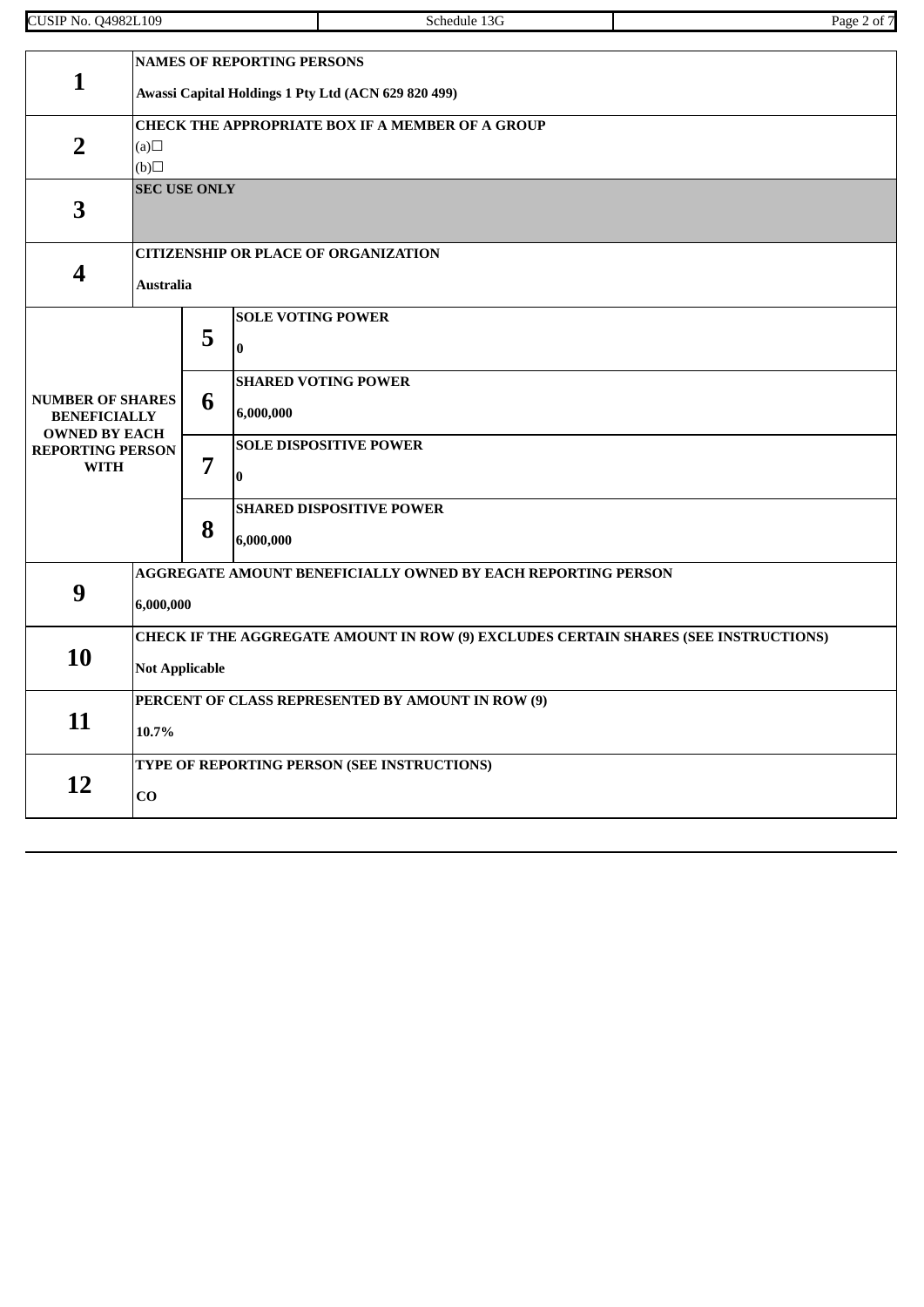| 109<br>.)4982I<br>ז דר<br>'NO.<br>ധാഥ<br>. .<br>$\cdots$ | .chadula<br>$\cdot$ | Page |
|----------------------------------------------------------|---------------------|------|

| <b>NAMES OF REPORTING PERSONS</b>                                      |                                                                                     |                                |                                                         |  |  |  |
|------------------------------------------------------------------------|-------------------------------------------------------------------------------------|--------------------------------|---------------------------------------------------------|--|--|--|
| $\mathbf{1}$                                                           |                                                                                     | <b>William Gregory Roberts</b> |                                                         |  |  |  |
|                                                                        |                                                                                     |                                | <b>CHECK THE APPROPRIATE BOX IF A MEMBER OF A GROUP</b> |  |  |  |
| $\overline{2}$                                                         | (a)                                                                                 |                                |                                                         |  |  |  |
|                                                                        | (b)                                                                                 | <b>SEC USE ONLY</b>            |                                                         |  |  |  |
| 3                                                                      |                                                                                     |                                |                                                         |  |  |  |
|                                                                        |                                                                                     |                                |                                                         |  |  |  |
|                                                                        |                                                                                     |                                | <b>CITIZENSHIP OR PLACE OF ORGANIZATION</b>             |  |  |  |
| 4                                                                      | <b>Australia</b>                                                                    |                                |                                                         |  |  |  |
|                                                                        |                                                                                     |                                | <b>SOLE VOTING POWER</b>                                |  |  |  |
|                                                                        |                                                                                     | 5                              | $\bf{0}$                                                |  |  |  |
|                                                                        |                                                                                     |                                | <b>SHARED VOTING POWER</b>                              |  |  |  |
| <b>NUMBER OF SHARES</b><br><b>BENEFICIALLY</b><br><b>OWNED BY EACH</b> |                                                                                     | 6                              | 6,000,000                                               |  |  |  |
| <b>REPORTING PERSON</b>                                                |                                                                                     |                                | <b>SOLE DISPOSITIVE POWER</b>                           |  |  |  |
| <b>WITH</b>                                                            |                                                                                     | 7                              | $\bf{0}$                                                |  |  |  |
|                                                                        |                                                                                     |                                | <b>SHARED DISPOSITIVE POWER</b>                         |  |  |  |
|                                                                        |                                                                                     | 8                              | 6,000,000                                               |  |  |  |
|                                                                        | AGGREGATE AMOUNT BENEFICIALLY OWNED BY EACH REPORTING PERSON                        |                                |                                                         |  |  |  |
|                                                                        | 9<br>6,000,000                                                                      |                                |                                                         |  |  |  |
|                                                                        | CHECK IF THE AGGREGATE AMOUNT IN ROW (9) EXCLUDES CERTAIN SHARES (SEE INSTRUCTIONS) |                                |                                                         |  |  |  |
| 10<br><b>Not Applicable</b>                                            |                                                                                     |                                |                                                         |  |  |  |
|                                                                        | PERCENT OF CLASS REPRESENTED BY AMOUNT IN ROW (9)                                   |                                |                                                         |  |  |  |
|                                                                        | 11<br>10.7%                                                                         |                                |                                                         |  |  |  |
|                                                                        |                                                                                     |                                | TYPE OF REPORTING PERSON (SEE INSTRUCTIONS)             |  |  |  |
| 12                                                                     | $\mathbf{IN}$                                                                       |                                |                                                         |  |  |  |
|                                                                        |                                                                                     |                                |                                                         |  |  |  |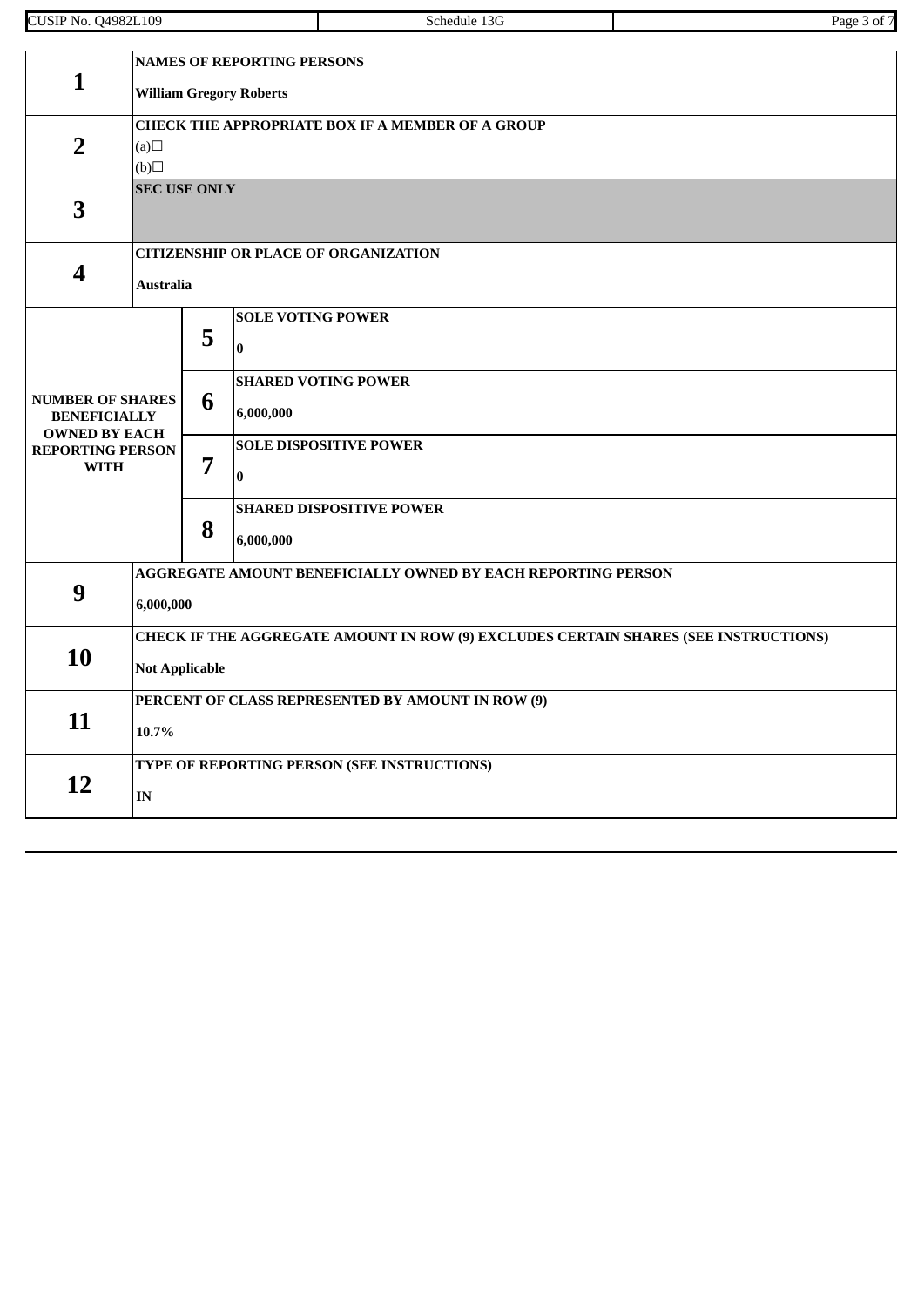| <b>CUSIP No. Q4982L109</b> |                                                               | Schedule 13G                                                                                                  | Page 4 of 7 |
|----------------------------|---------------------------------------------------------------|---------------------------------------------------------------------------------------------------------------|-------------|
| ITEM $1. (a)$              | <b>Name of Issuer:</b>                                        |                                                                                                               |             |
|                            | Iris Energy Limited (the "Issuer").                           |                                                                                                               |             |
| (b)                        | <b>Address of Issuer's Principal Executive Offices:</b>       |                                                                                                               |             |
|                            |                                                               | Level 21, 60 Margaret Street, Sydney, NSW 2000 Australia                                                      |             |
| ITEM $2.$ (a)              | <b>Name of Person Filing:</b>                                 |                                                                                                               |             |
|                            | "Reporting Persons." This statement is filed on behalf of:    | Each of the following is hereinafter individually referred to as a "Reporting Person" and collectively as the |             |
|                            | The Awassi Capital Trust #1<br><b>William Gregory Roberts</b> | Awassi Capital Holdings 1 Pty Ltd (ACN 629 820 499) ("Awassi Capital 1")                                      |             |
| (b)                        | <b>Address or Principal Business Office:</b>                  |                                                                                                               |             |
|                            | Sydney, NSW 2000 Australia.                                   | The business address of the Reporting Persons is c/o Iris Energy Limited, Level 21, 60 Margaret Street,       |             |
| (c)                        | <b>Citizenship of each Reporting Person is:</b>               |                                                                                                               |             |
|                            | Roberts is a citizen of Australia.                            | Each of The Awassi Capital Trust #1 and Awassi Capital 1 is organized under the laws of Australia. Mr.        |             |

## **(d) Title of Class of Securities:**

Ordinary Shares ("Ordinary Shares").

**(e) CUSIP Number:**

Q4982L109

## **ITEM 3.**

Not applicable.

**ITEM 4. Ownership.**

**(a-c)**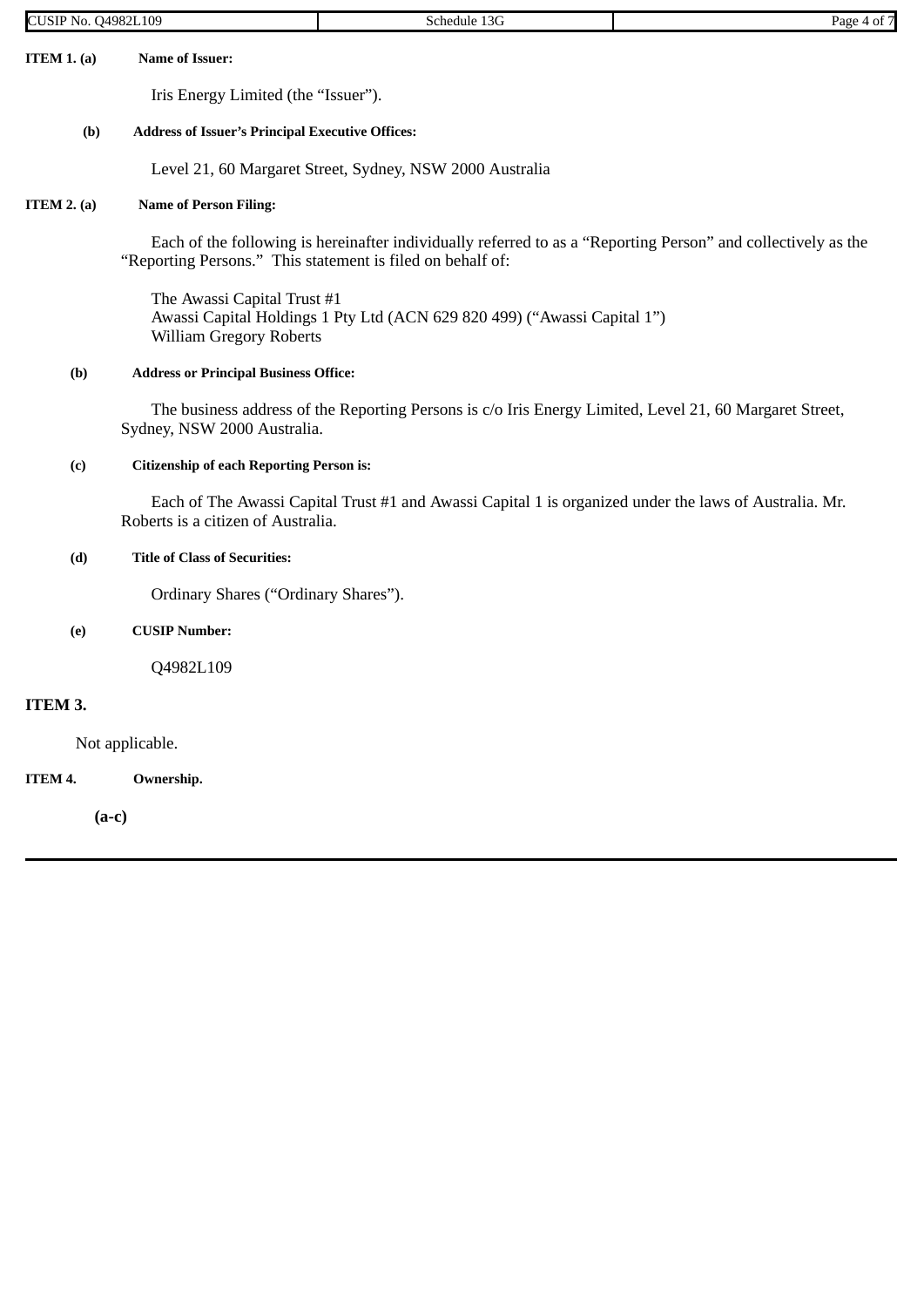| 04982L109<br><b>CUSI</b><br>NO. | ≘hedule<br>יי | Page |
|---------------------------------|---------------|------|

The ownership information presented below represents beneficial ownership of Ordinary Shares of the Issuer as of December 31, 2021, based upon 56,036,108 Ordinary Shares outstanding as of December 31, 2021 (55,036,108 Ordinary Shares outstanding plus 1,000,000 Ordinary Shares issuable upon the exercise of options that are immediately exercisable or exercisable by each Reporting Person within 60 days of December 31, 2021).

| <b>Reporting Person</b>                                | <b>Amount</b><br>beneficially<br>owned | Percent<br>of class: | Sole power<br>to vote or to<br>direct the<br>vote: | <b>Shared power</b><br>to vote or to<br>direct the vote: | Sole<br>power to<br>dispose or<br>to direct<br>the<br>disposition<br>of: | Shared<br>power to<br>dispose or<br>to direct<br>the<br>disposition<br>of: |
|--------------------------------------------------------|----------------------------------------|----------------------|----------------------------------------------------|----------------------------------------------------------|--------------------------------------------------------------------------|----------------------------------------------------------------------------|
| The Awassi Capital Trust #1                            | 6,000,000                              | 10.7%                | 0                                                  | 6,000,000                                                | 0                                                                        | 6,000,000                                                                  |
| Awassi Capital Holdings 1 Pty Ltd<br>(ACN 629 820 499) | 6,000,000                              | 10.7%                | 0                                                  | 6.000.000                                                | $\boldsymbol{0}$                                                         | 6,000,000                                                                  |
| <b>William Gregory Roberts</b>                         | 6,000,000                              | 10.7%                | $\overline{0}$                                     | 6.000,000                                                | $\overline{0}$                                                           | 6,000,000                                                                  |

The Awassi Capital Trust #1 is the record holder of 6,000,000 Ordinary Shares (including 1,000,000 Ordinary Shares issuable upon the exercise of options that are immediately exercisable or exercisable within 60 days of December 31, 2021). Mr. Roberts is the sole shareholder of Awassi Capital 1, which is the trustee for The Awassi Capital Trust #1. As a result, each of the Reporting Persons may be deemed to share beneficial ownership over the securities reported herein.

### **ITEM 5. Ownership of Five Percent or Less of a Class.**

Not applicable.

## **ITEM 6. Ownership of More than Five Percent on Behalf of Another Person.**

Not applicable.

ITEM 7. Identification and Classification of the Subsidiary Which Acquired the Security Being Reported on By the Parent Holding **Company.**

Not applicable.

**ITEM 8. Identification and Classification of Members of the Group.**

Not applicable.

**ITEM 9. Notice of Dissolution of Group.**

Not applicable.

## **ITEM 10. Certification.**

Not applicable.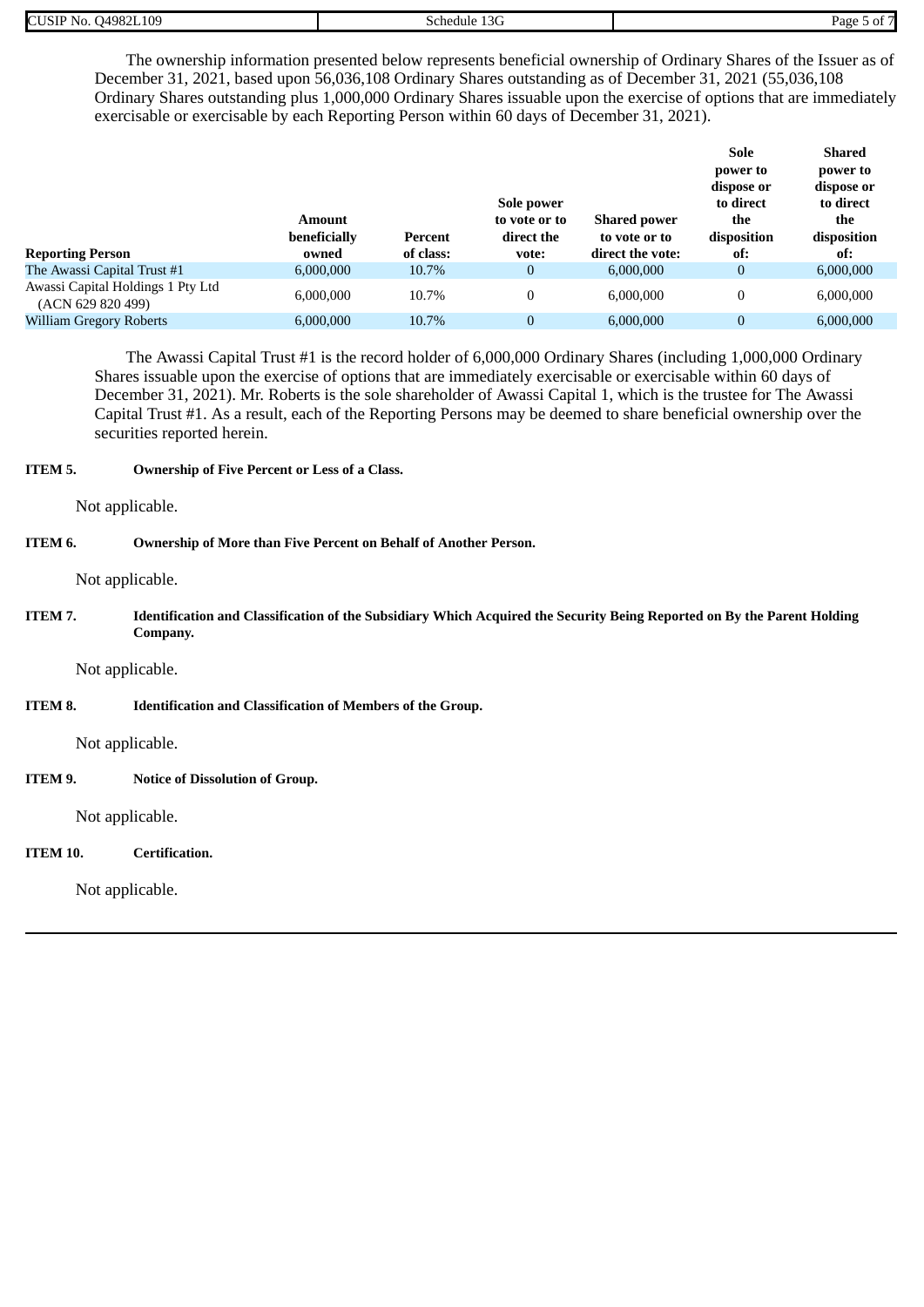| 04982L109<br><b>CUSI</b><br>-No | $\overline{2}$<br>schedule<br>13G | Page<br>. |
|---------------------------------|-----------------------------------|-----------|

## **SIGNATURE**

After reasonable inquiry and to the best of my knowledge and belief, I certify that the information set forth in this statement is true, complete and correct.

**Date**: February 14, 2022

#### **The Awassi Capital Trust #1**

By: Awassi Capital Holdings 1 Pty Ltd (ACN 629 820 499), its trustee

By: /s/ William Gregory Roberts

Name: William Gregory Roberts Title: Director

#### **Awassi Capital Holdings 1 Pty Ltd (ACN 629 820 499)**

By: /s/ William Gregory Roberts Name: William Gregory Roberts Title: Director

#### **William Gregory Roberts**

/s/ William Gregory Roberts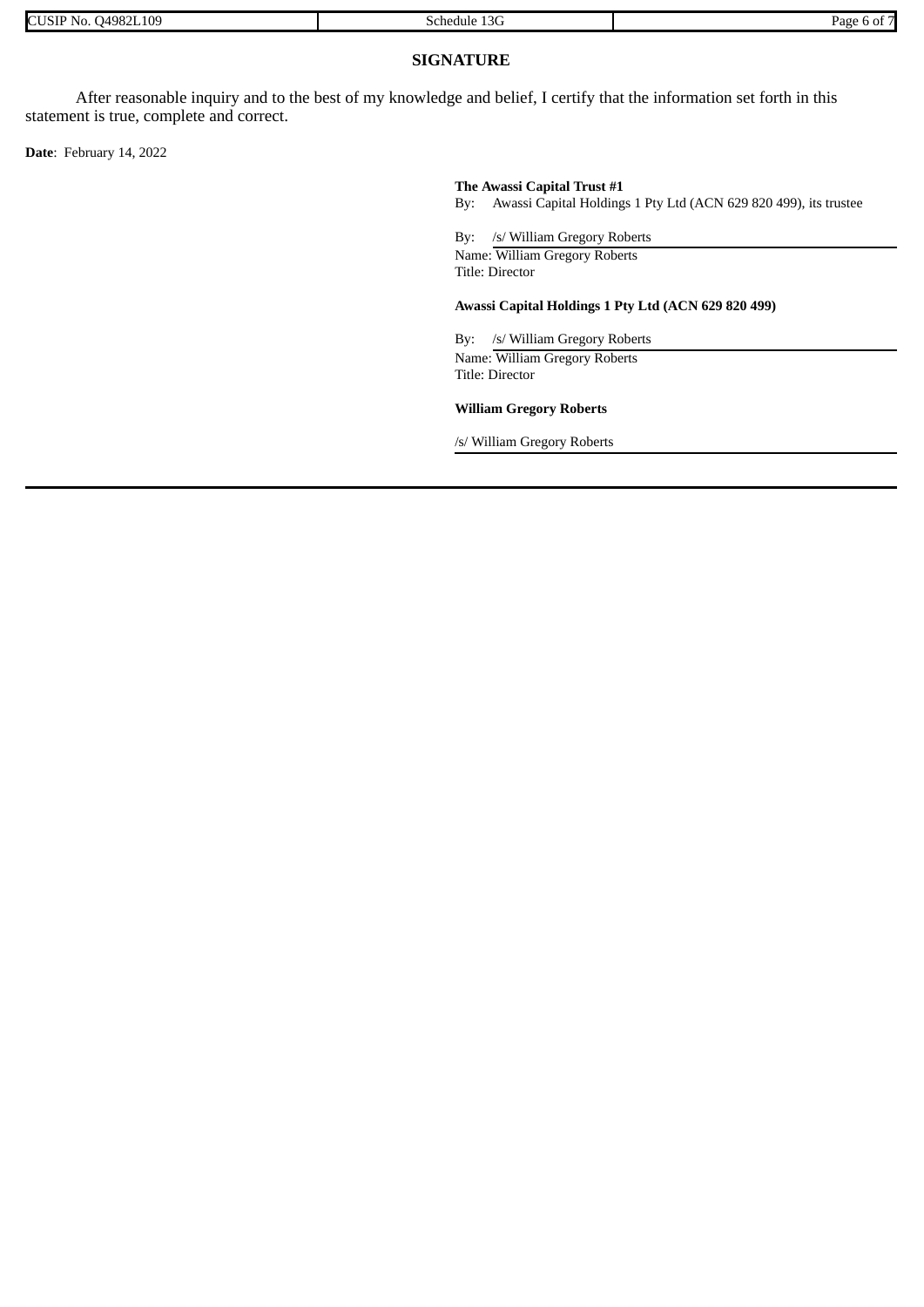|  | 109<br>14982<br>IN O<br>ЭU<br>11.7.7 | 1 $\cap$ $\cap$<br>chedule<br>⊤ ال⊓ب<br>71 | Page<br> |
|--|--------------------------------------|--------------------------------------------|----------|
|--|--------------------------------------|--------------------------------------------|----------|

## **LIST OF EXHIBITS**

## **Exhibit No. Description**

[99](#page-8-0) Joint Filing Agreement.